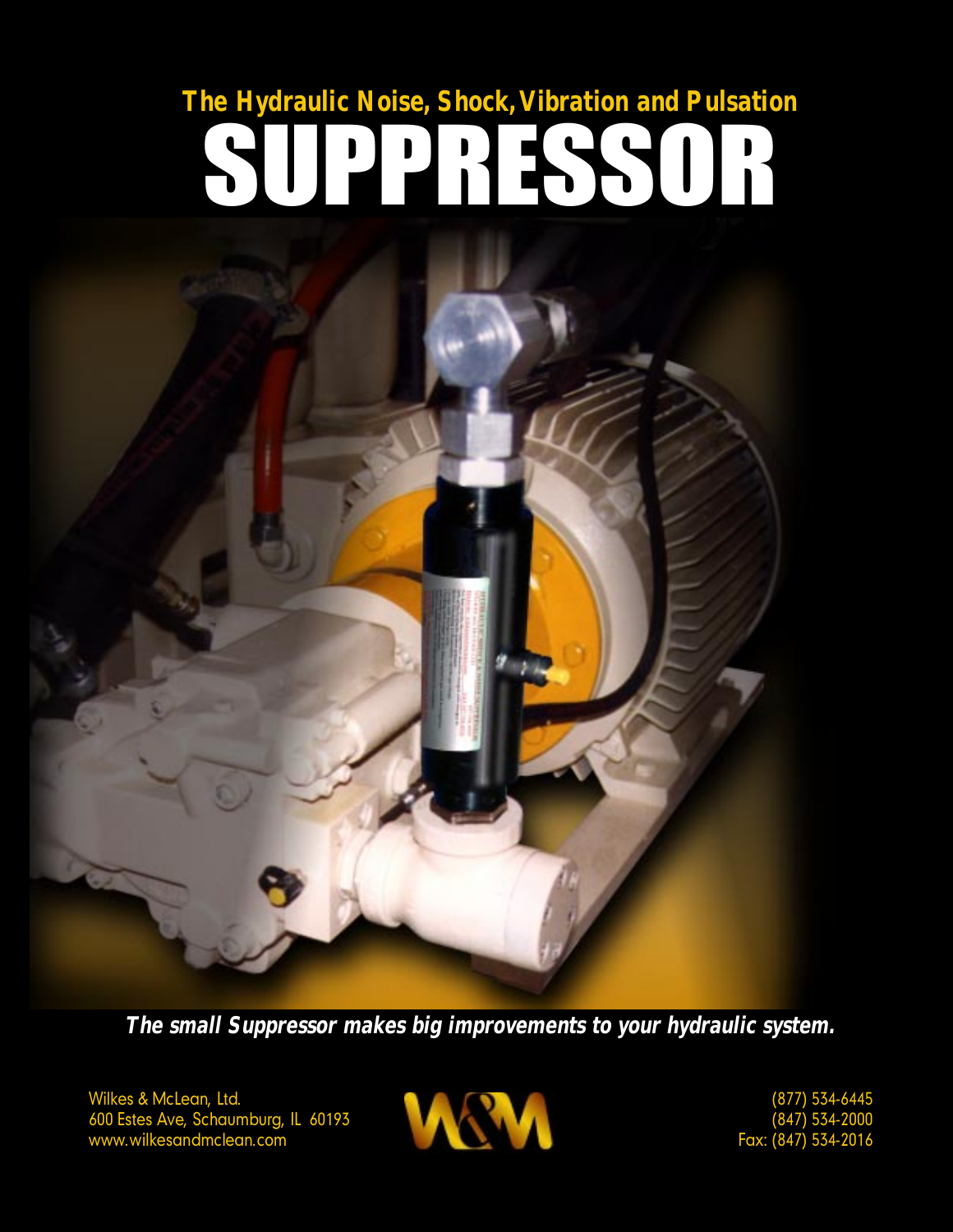| The Suppressor reduces noise, vibration and pulsation.                               |        |  |
|--------------------------------------------------------------------------------------|--------|--|
| What causes noise in a hydraulic system?<br>Why the Suppressor is so effective       | 3      |  |
| The Suppressor's patented design                                                     | 5      |  |
| Marine, mobile and industrial applications                                           | 6      |  |
| <b>Multiple pump circuit applications</b>                                            |        |  |
| How can the Suppressor save you money?<br>It's easy to size and install a Suppressor | 8<br>9 |  |
|                                                                                      |        |  |
| Suppressor sizes, dimensions and models                                              |        |  |
| 700 psi low pressure, high flow Suppressors                                          | 10     |  |
| 700 psi low pressure, high flow Suppressors                                          | 11     |  |
| <b>3000 psi Suppressors</b>                                                          | 12     |  |
| <b>3000 psi Suppressors</b>                                                          | 13     |  |
| 5000 psi Suppressors                                                                 | 14     |  |
| <b>Stainless steel Suppressors</b>                                                   | 15     |  |
| <b>BSP Thread, 210 bar and 350 bar Suppressors</b>                                   | 16     |  |
| Accessories and how to charge a Suppressor                                           |        |  |
| <b>Mounting clamps and spare parts</b>                                               | 17     |  |
| <b>Remote charging</b>                                                               | 18     |  |
| <b>Charging a Suppressor</b>                                                         | 19     |  |

### **How to select the right Suppressor**

| First, locate your                                         | Second, locate your      | Third, locate the size                                   | Fourth, use the brochure |  |
|------------------------------------------------------------|--------------------------|----------------------------------------------------------|--------------------------|--|
| maximum system                                             | desired connection       | of the connection in                                     | page # for the model     |  |
| pressure in column 1.                                      | type in column 2.        | column 3.                                                | number and dimensions    |  |
| 1. System                                                  | 2. Type of               | 3. Size of                                               | 4.                       |  |
| Pressure                                                   | Connection               | Connection                                               | Page #                   |  |
| 700 psi                                                    | N.P.T.                   | 1", 1.25", 1.5", 2.0"                                    | 10                       |  |
|                                                            | <b>Straight Thread</b>   | 16, 20, 24, 32                                           | 10                       |  |
|                                                            | Flange                   | $2.0$ ", $2.5$ ", $3.0$ "                                | 11                       |  |
| 3000 psi                                                   | N.P.T                    | .375", .5", .75", 1.0", 1.25", 1.5", 2"                  | 12                       |  |
|                                                            | <b>Straight Thread</b>   | 6, 8, 10, 12, 14, 16, 20, 24, 32                         | 12                       |  |
|                                                            | Flange                   | 12, 16, 20, 24, 32, 40, 48                               | 13                       |  |
| 5000 psi                                                   | <b>Straight Thread</b>   | 12, 14, 16, 20, 24                                       | 14                       |  |
|                                                            | Flange                   | 12, 16, 20, 24, 32                                       | 14                       |  |
| <b>Stainless Steel</b>                                     | <b>N.P.T.</b>            | .75", 1.0", 1.25", 1.5"                                  | 15                       |  |
| 3000 psi                                                   | <b>Straight Thread</b>   | 12, 14, 16, 20, 24                                       | 15                       |  |
| <b>Metric Connections</b><br>210 <sub>bar</sub><br>350 bar | <b>BSP</b><br><b>BSP</b> | .375, .50, .75, 1.0, 1.25, 1.5, 2<br>.75, 1.0, 1.25, 1.5 | 16<br>16                 |  |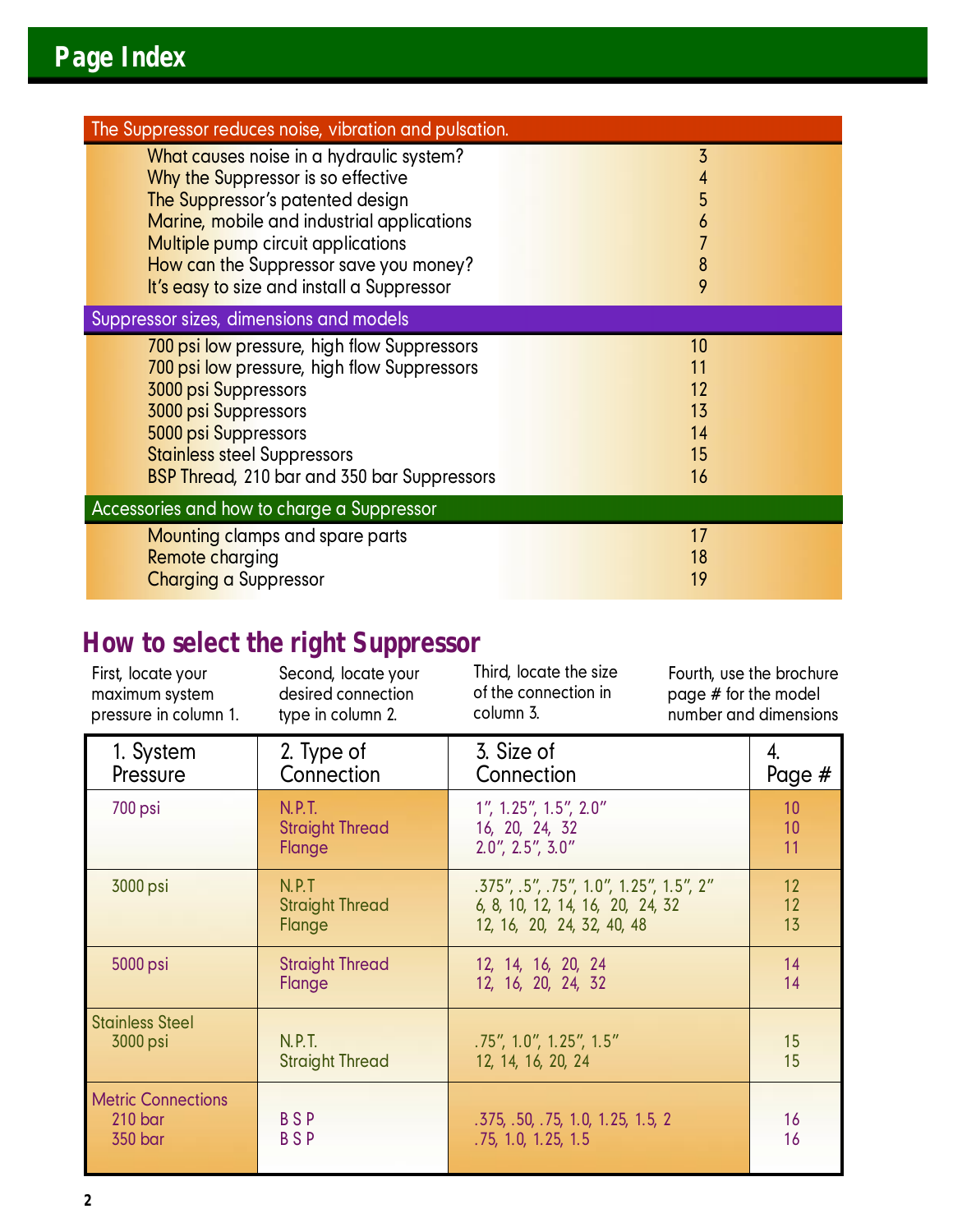### **What causes noise in a hydraulic system?**

Pump pressure and pump sizes have about equal effects on hydraulic noise levels. However the pump speed has about 300% greater affect on pump noise than either pressure or pump size. This is the reason some pump manufacturers recommend slower electric motor speeds. Fixed pumps are usually quieter then variable displacement pumps.



*Pictured are two variable displacement pumps that operate at 1800 rpm. The combination of two pumps operating at a high speed made this a noisy application until the two flange mounted Suppressors, identified by the green bands, were added to the pump outlets.*

Lab tests show that pump noise levels are increased by 2 to 3 dB(A) just by adding 12 feet of outlet and return lines. The lines do not generate noise; instead they radiate noise when they respond to pulsations or vibrations. The pump usually generates the pulsations and the vibrations are radiated by large flat machine surfaces.

So not only do hydraulic lines radiate noise but also they frequently provide the primary path for propagating noise from the pump to components. This helps explain why many pump manufacturers have a very low dB(A) pump rating, but when the pump is installed on a power unit the sound rating is much higher.



*Shown are two suppressors mounted on the front face of two pumps. Before the suppressors were added this was a noisy installation because the steel floor under the pumps radiated the noise.*

It is almost impossible to forecast how much additional sound the hydraulic lines and surrounding structure will radiate. This is why many power units are enclosed after they have been manufactured and installed. Slight adjustments to the nitrogen precharge of the Suppressor will vary the noise control. This is easier than wrapping the piping in sound absorbing tape, or enclosing the entire power unit as an afterthought.



*Notice the maze of piping in back of this suppressor. It would have been difficult for a designer to realize that piping would be there and that it carried the sound and vibrations to other parts of the circuit before the suppressor was installed.*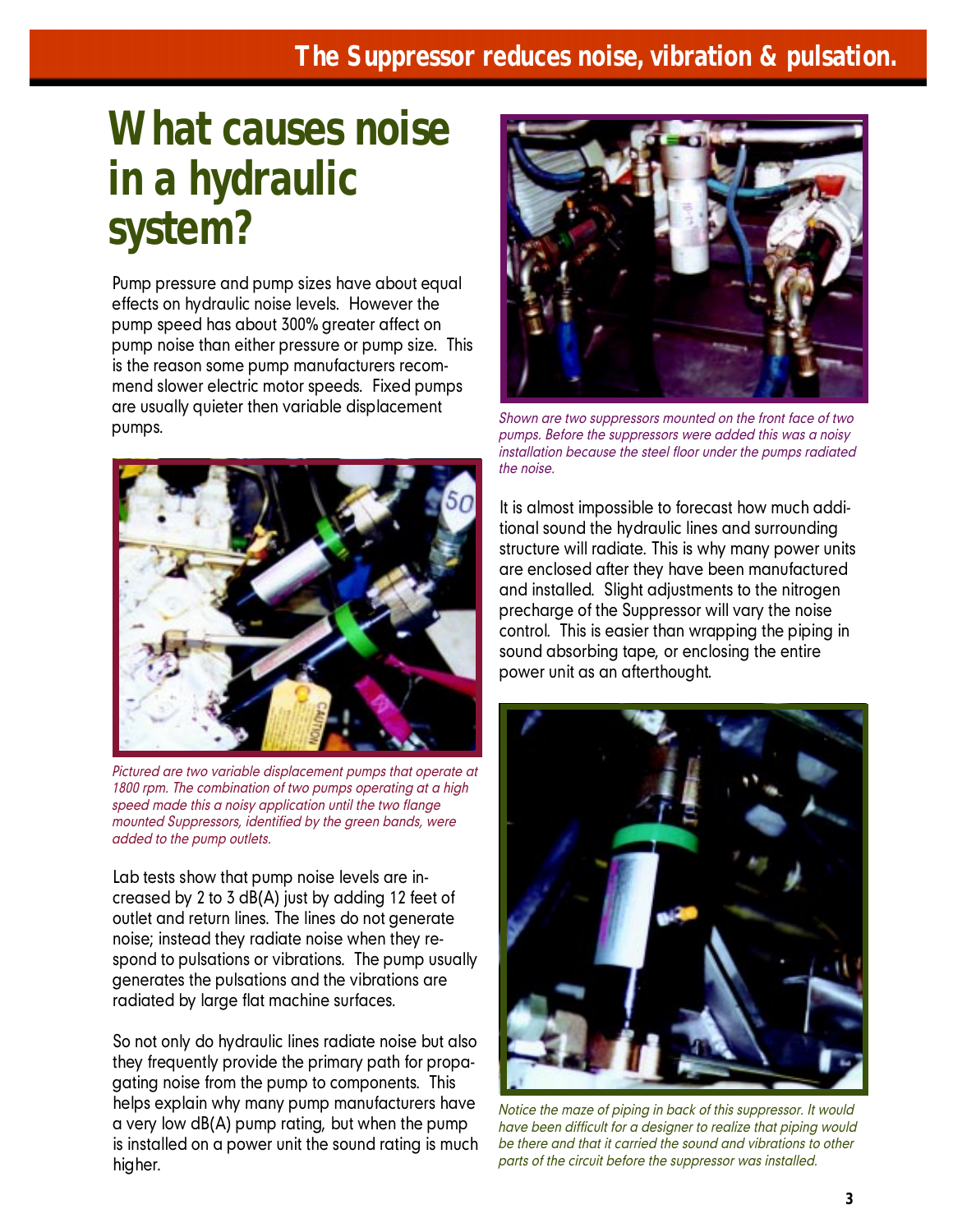### **Why is the Wilkes & McLean noise and hydraulic shock Suppressor so effective?**

The Suppressor is an "in line" device that reduces the noise of any hydraulic power unit. It performs the same function for a hydraulic line as a muffler does on an automobile. It makes the unit quieter by absorbing the sound.

The Suppressor offers a second advantage to a hydraulic system. It also reduces hydraulic pulsations and hydraulic shock. Hydraulic pulsations can cause pump wear and also cause leakage at tube or pipe connections.

Because of the small size of the unit, the most popular size is only 8.25" long, it can easily be installed on any existing power unit. It comes in all pipe sizes; from 3/8" N.P.T. to 2" N.P.T., and all tube sizes; from .375" to 2.0". Flange connections are available in the larger sizes. The Suppressor is usually installed as close to the pump as possible. It can also be installed as close to any source of shock as possible.

Every hydraulic application is different. Field tests have shown that the Suppressor will effectively reduce noise by up to 60%. The Suppressor will also reduce harmonic noise often present in dual pump circuits. The Suppressor will not reduce noise caused by the electric motor, pump coupling, or bearings.

It is no longer necessary to build sound enclosures around power units to isolate noise because the power unit does not meet customer noise specifications. Under most circumstances the Wilkes & McLean Noise Suppressor will take those extra decibels out of the unit.

Noise pollution is the hottest topic in the hydraulic industry today. Automotive companies are reducing acceptable noise standards. The Wilkes & McLean Suppressor helps you meet those stringent new requirements.

#### **Multiple pumps cause more noise.**



*Multiple pump circuits are a major cause of hydraulic noise. This photo shows two pumps mounted on top of each other in order to save floor space on a multimillion dollar yacht. The hydraulic pumps control the fin stabilizer systems for the yacht. In addition to soundproof mounting of the pumps and piping, it was still necessary to use the Suppressors in order to reduce sound levels to acceptable standards.*

*Sometimes the quality of the sound is as disturbing as the elevated sound level. The sound quality can also be changed by adjusting the precharge of the Suppressor.*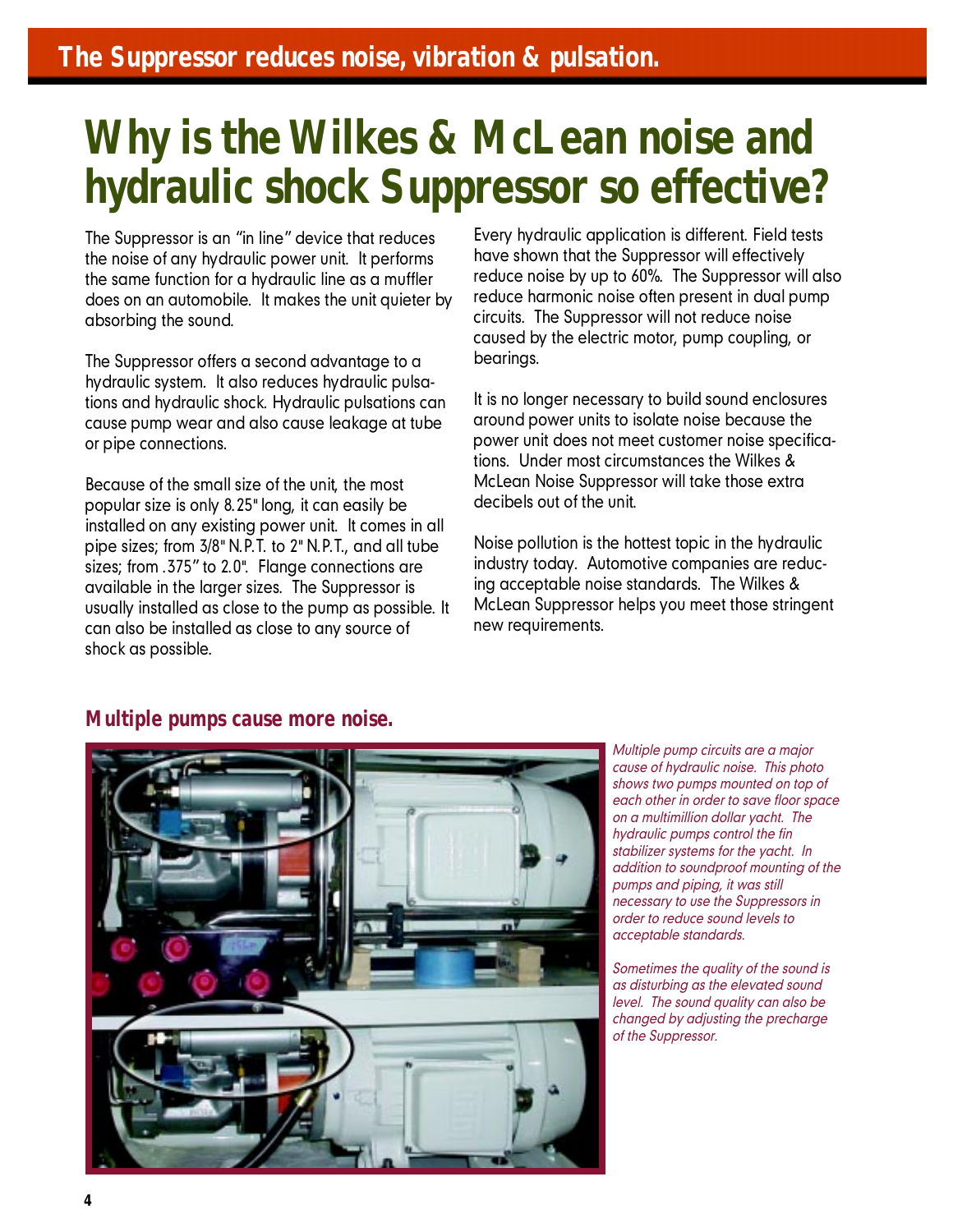### **The Suppressor's patented design is guaranteed to make any hydraulic system quieter**



#### **How does the Hydraulic Noise and Shock Suppressor Work?**

The hydraulic noise enters the Suppressor and goes through three different noise baffles or diffusers. These metal baffles are designed to convert 1/2" diameter holes to 1/32" diameter holes. The total radial distance through these baffles is only 1/4".

After passing through these holes the noise then strikes the nitrogen charged rubber tube, or bladder. The bladder is usually charged with nitrogen to 50% to 60% of the hydraulic operating pressure. The 1/32" diameter holes are so small that the bladder cannot extrude into them. The bladder deflects each time it is hit by a pulsation. This slight deflection of the bladder reduces the shock and noise.

The large bladder area and the short travel distance combine to absorb high frequency pulsations over 600 Hertz.

#### **Suppressor end view**



*This artist's view of the Suppressor with the end removed illustrates the outer steel shell, the nitrogen charge (blue), the bladder (black), the oil (red) and the diffuser tube.*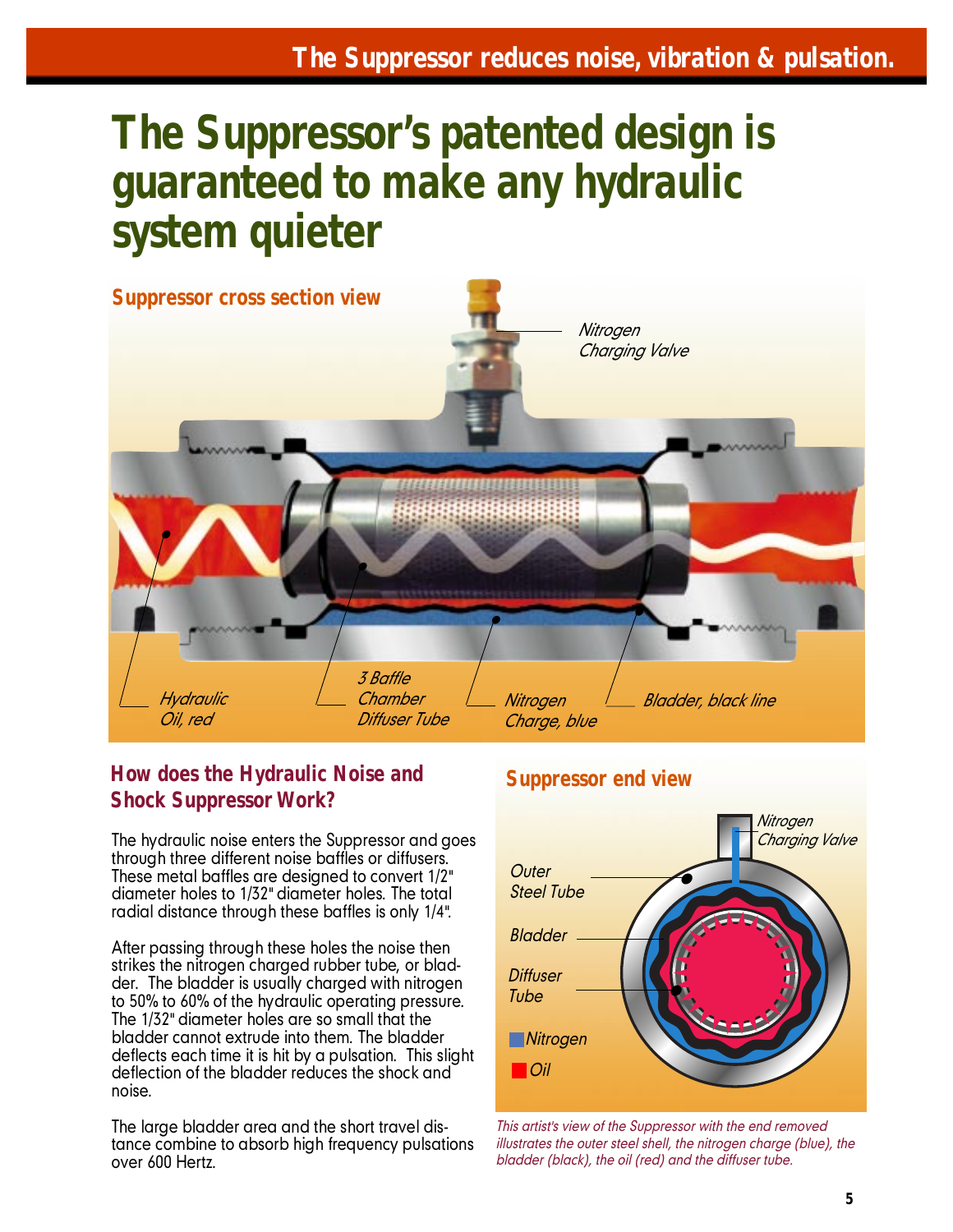### **The Suppressor reduces noise, vibration & pulsation.**

### **The Suppressor is used for industrial, mobile, and marine applications.**

**Examples of marine applications**



*America's premier deep-sea research vessel is 36 meters long. It's primary mission is to provide a stable platform for deploying, operating and recovering a tethered, remotely operated, deep sea vehicle which can dive to a depth of two miles.*



*The sound level for these two special cranes, the one on the right for lowering the remotely controlled vehicle into the water and the one on the left for controlling the tether, has been reduced so the two operators can easily talk to each other during operation.*

The following shipboard functions all had noise reductions due to the suppressors: deck cranes, special remote vehicle cranes, winches, steering, anchor windlass, and bow thrusters.

This vessel uses 16 Suppressors on every shipboard hydraulic function to reduce noise. The hydraulic pump room has twelve different pumps in it. Some of the pumps are 5,000 psi operating at 1800 RPM.



The pump room is a small all metal room and it radiated noise throughout the entire vessel. The suppressors helped solve this problem.

*Ten Suppressors were added to the outlet of the pumps after it was decided that the noise level had to be reduced. (The Suppressors are identified by the green stripe.)*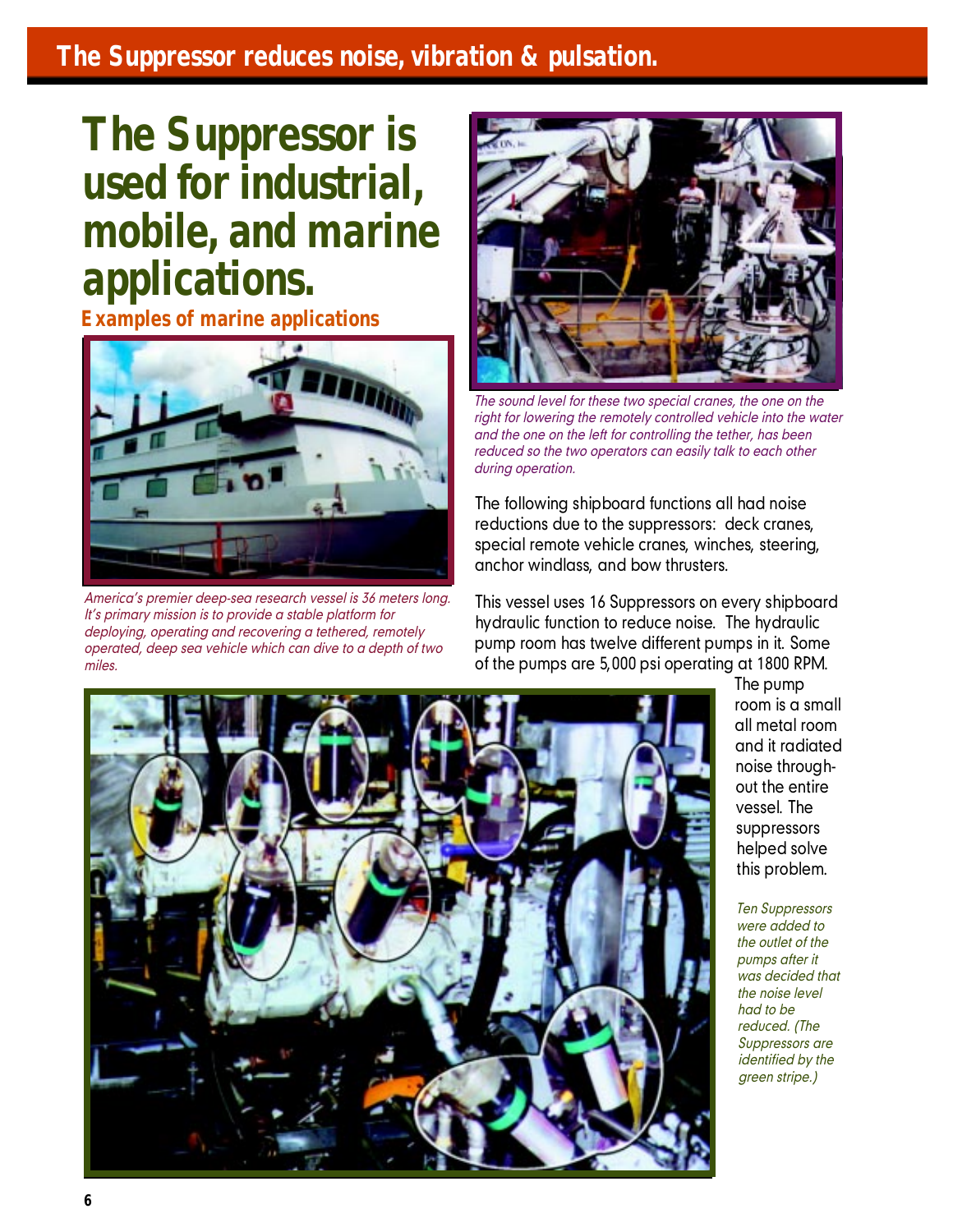### **Flange mounted Suppressors in multiple pump circuits**

#### **Multiple pumps are a major source of noise.**

Large multiple pump flows and large lines usually result in extreme noise levels. The noise level is most evident after the complete installation, when vibrations from multiple pumps resonate off each other, increasing the noise level. Some systems are so noisy they constitute a hearing hazard.

The Suppressor reduces the noise, vibrations and pulsations in hydraulic systems. It is most effective when installed as close to the pump as possible. The Suppressor can even be installed after the original installation.



*These six Suppressors quieted multiple flow lines installed in an overhead configuration.*



*Due to space configuration, these six Suppressors were mounted in the lines leading from the pumps.*



*The Suppressor shown is a flange mounted Suppressor at the pump outlet.*



*The original thinking on this installation was that the hoses would dampen the noise and vibrations. When that failed these three Suppressors were installed and the system was quieted.*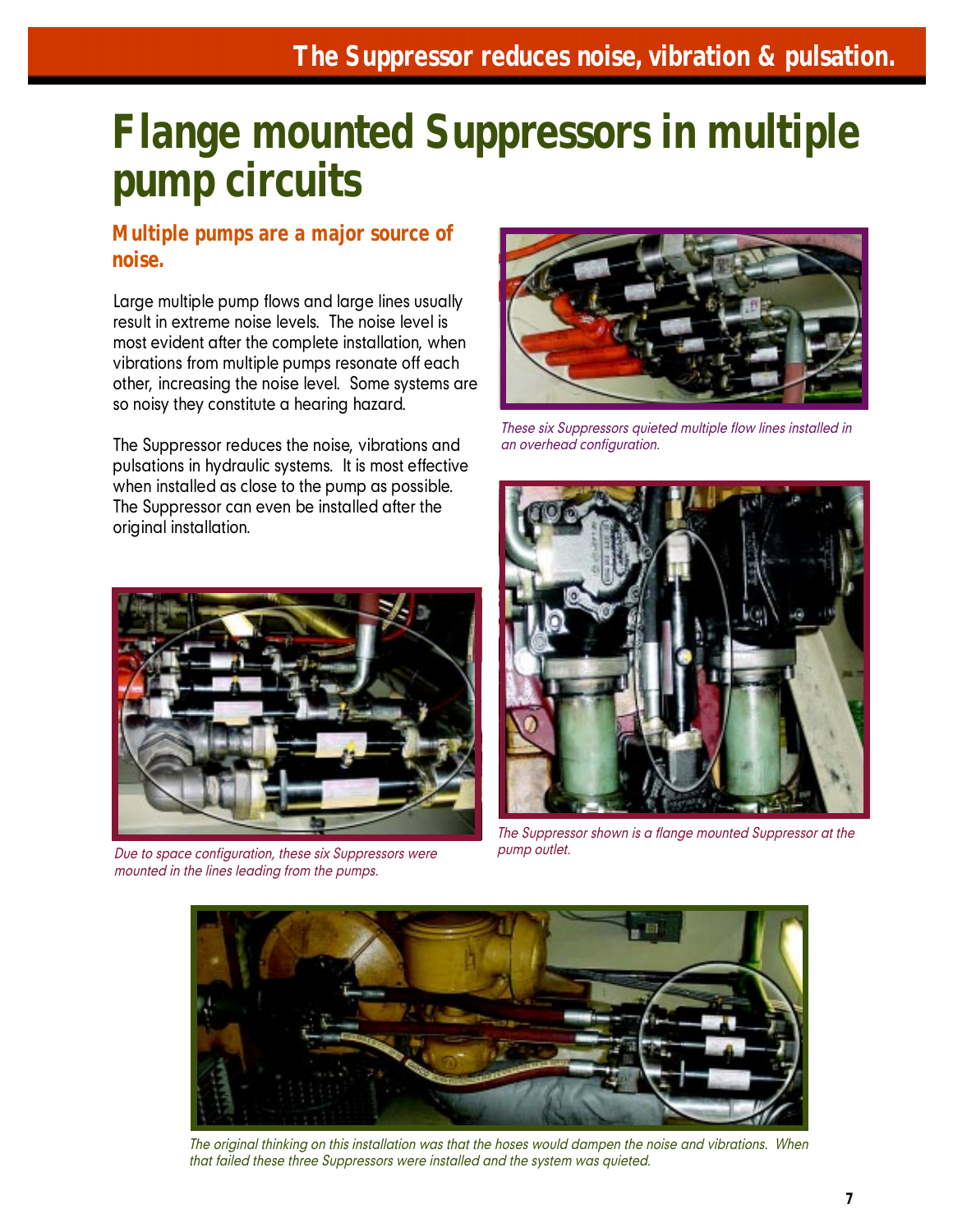### **How can the Suppressor save you money?**

Every time you reduce pulsations you reduce noise, leakage, and component wear. Pump pulsations cause vibrations. Vibrations cause leakage. Hydraulic leakage is expensive to clean up. When the Suppressor stops the pulsations it stops the source of the vibrations and the leakage.

> **"It is not how much the suppressor costs, but what it costs not to use it that counts."**



*This photo shows the Suppressor mounted at the pump outlet. There are sensors mounted immediately before and after the suppressor leading to the oscilloscope. This is the method used to get the tracings shown below.*

#### **Save money on new system designs.**

Power unit manufacturers can now design a system to operate at 1800 rpm and use a smaller less expensive pump and motor. With the Suppressor they have a quieter and less expensive unit than they would have had at 1200 rpm. In the past the noise and pulsations of the higher rpm restricted their use.

#### **Save money by mounting the suppressor on existing equipment.**



*The new split flange Suppressor mounting makes it possible to break in an existing flange connection and insert the suppressor between the flanges. This makes it easy and fast to try the suppressor in any circuit that has a flange connection at the pump outlet.*



*The straight thread suppressor is easily added to a run of tubing. There were two tube joints at this location. One was easily replaced with a suppressor.*



The Suppressor reduces pulsations from a piston pump at 4000 psi at 1800 rpm from 235 psi to 25 psi.



The Suppressor reduces pulsations from a piston pump at 2000 psi at 1800 rpm from 420 psi to 40 psi.



The Suppressor reduces pulsations and noise from a pump running at 750 psi at 1200 rpm from 75 psi to 12 psi and noise from 85 dB to 77 dB.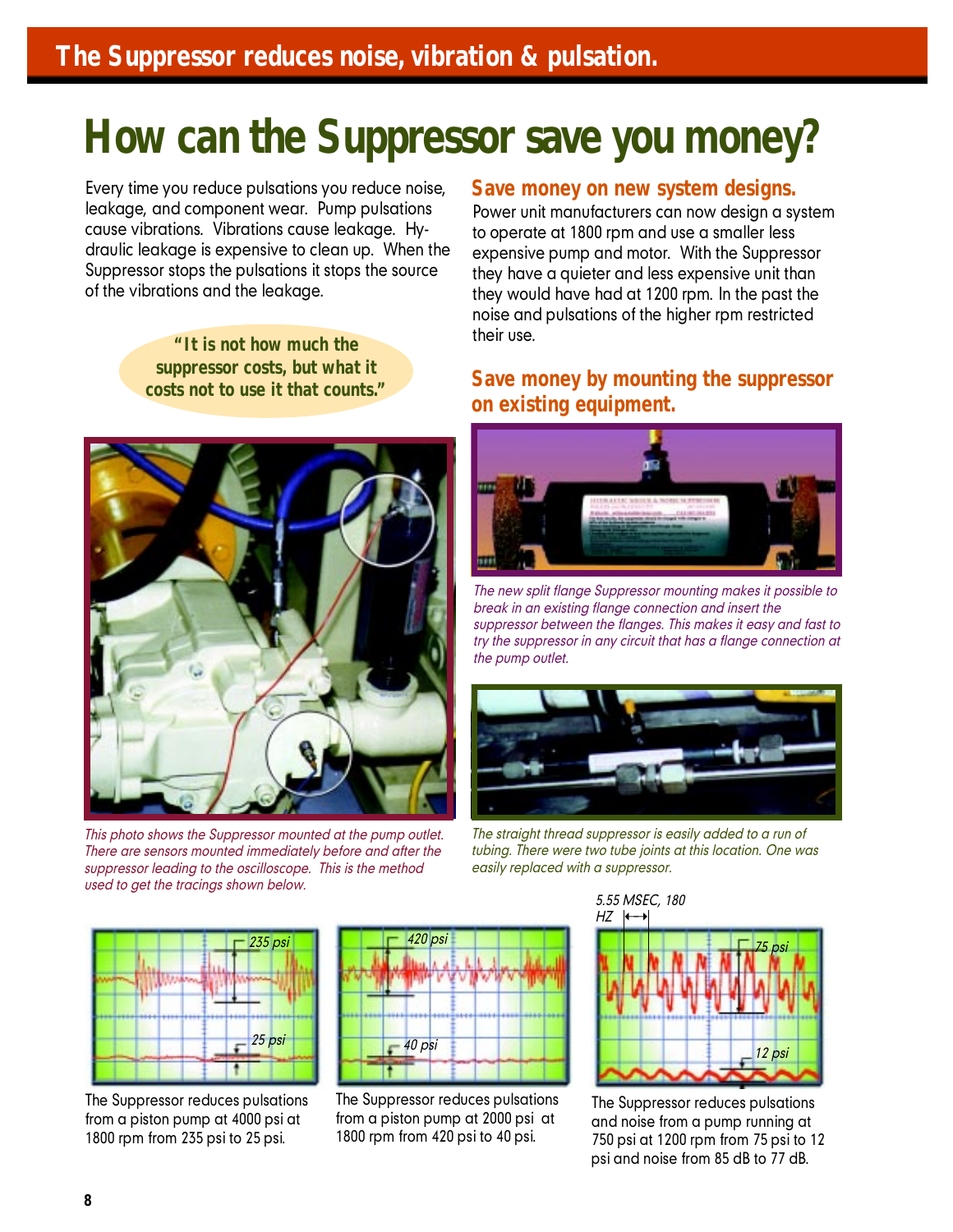### **It's easy to size and install a Suppressor**

#### **Sizing is easy**

No complex sizing formulas. The Suppressor is sized to match your hydraulic line size. There is a Suppressor for every pipe and tube size from 3/8" to 3".

#### **Port Connections**

There are five types of hydraulic line connections for the Suppressor:

- 1. The N.P.T. pipe port connection from 3/8" to 2" pipe.
- 2. The S.A.E. port connection from 3/8" to 2" tubing.
- 3. The Split Flange connection from 3/4" to 3".
- 4. The Victaulic Flange connection from 2" to 3".
- 5. BSP threads for Europe from 3/8 to 2.

#### **Types of Suppressors**

There are four types of Suppressors:

- 1. 700 psi rated (see pages 10 and 11 for dimensions)
- 2. 3000 psi rated for oil operation (see pages 12 and 13 for dimensions).
- 3. 5000 psi for high pressure oil operation (see page 14 for sizes and dimensions).
- 4. 3000 psi Stainless for water and chemical operation (see page 15 for sizes and dimensions).

#### **Bladder Materials**

The standard bladder material is high temperature HNBR -20° to +250°F. Viton, or EPR bladders, are also available for special applications.

#### **Suppressor Precharge**

The Suppressor can be shipped precharged with nitrogen to 50% of your system pressure. It is ready to install in your system. Tests have shown that this is the optimum precharge. Check precharge every 6 months to maintain maximum efficiency.

#### **Mounting the Suppressor**

In order to reduce noise and pump pulsations the Suppressor should be mounted as close to the pump as possible. This stops the noise and pulsations before they get into the system and cause vibrations that increase noise levels and also cause leakage at fittings. If the Suppressor is used to reduce shock it should be mounted as close to the source of the shock as possible.



*This double pump unit has a flange mounted Suppressor at one pump and a straight thread suppressor at the other pump (identified by green bands). The numerous Suppressor sizes and mountings make it easy to use in any circuit.*

#### **How to Order**

Specify the Suppressor model number and the operating pressure. The line size and type of mounting will determine the model number as shown on the following pages. The operating pressure is needed if you want the Suppressor shipped with a nitrogen precharge.



*This photo shows a typical installation. The Suppressor shown is only 8.25 inches long so it takes very little space.*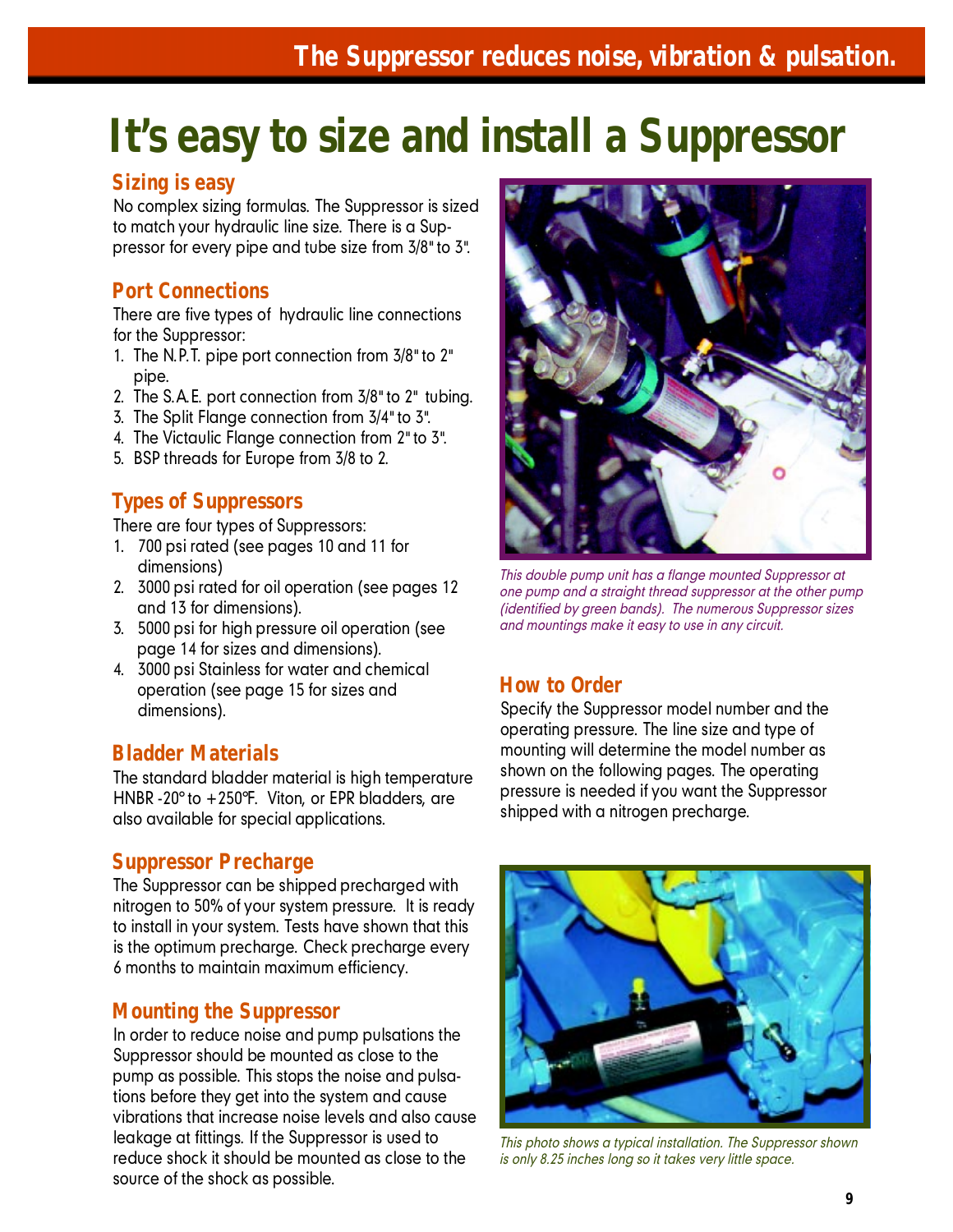## **700 psi low pressure, high flow Suppressors**

**for N.P.T. Pipe Thread and Straight Thread Connections**

![](_page_9_Figure_3.jpeg)

![](_page_9_Figure_4.jpeg)

#### **700 psi Suppressors for N.P.T. Ports**

| <b>MODEL</b>   | N.P.T.  | <b>FLOW</b> | <b>DIMENSIONS</b> |        | <b>WEIGHT</b> |      |
|----------------|---------|-------------|-------------------|--------|---------------|------|
| <b>NUMBER</b>  | $SIZE*$ | G.P.M.      | <b>Diameter</b>   | Height | Length        | LBS. |
|                |         | $15$ /sec   | D                 | Η      |               |      |
| WM 1138 - 1.0  | 1.00    | 68.9        | 3.845             | 1.75   | 8.875         | 21   |
| WM 1138 - 1.25 | 1.25    | 68.9        | 3.845             | 1.75   | 8.875         | 21   |
| WM 1138 - 1.5  | 1.50    | 68.9        | 3.845             | 1.75   | 8.875         | 21   |
| WM 11875 - 1.5 | 1.50    | 128         | 4.595             | 1.75   | 10.50         | 29   |
| WM 11875 - 2.0 | 2.00    | 128         | 4.595             | 1.75   | 10.50         | 29   |

*\*For smaller size connections see the 3,000 psi line of Suppressors on page 12.*

#### **700 psi Suppressors for SAE Ports**

| <b>MODEL</b>   | SAE     | <b>FLOW</b> | <b>DIMENSIONS</b> |        | <b>WEIGHT</b> |      |
|----------------|---------|-------------|-------------------|--------|---------------|------|
| <b>NUMBER</b>  | $SIZE*$ | G.P.M.      | Diameter          | Height |               | LBS. |
|                |         | $15$ /sec   | D                 | Н      |               |      |
| WM 1138 - 16   | 1.00    | 68.9        | 3.845             | 1.75   | 8.875         | 21   |
| WM 1138 - 20   | 1.25    | 68.9        | 3.845             | 1.75   | 8.875         | 21   |
| WM 1138 - 24   | 1.50    | 68.9        | 3.845             | 1.75   | 8.875         | 21   |
| WM 11875 - 2.0 | 2.00    | 128         | 4.595             | 1.75   | 8.875         | 29   |

*\*For smaller size connections see the 3,000 psi line of Suppressors on page 12.*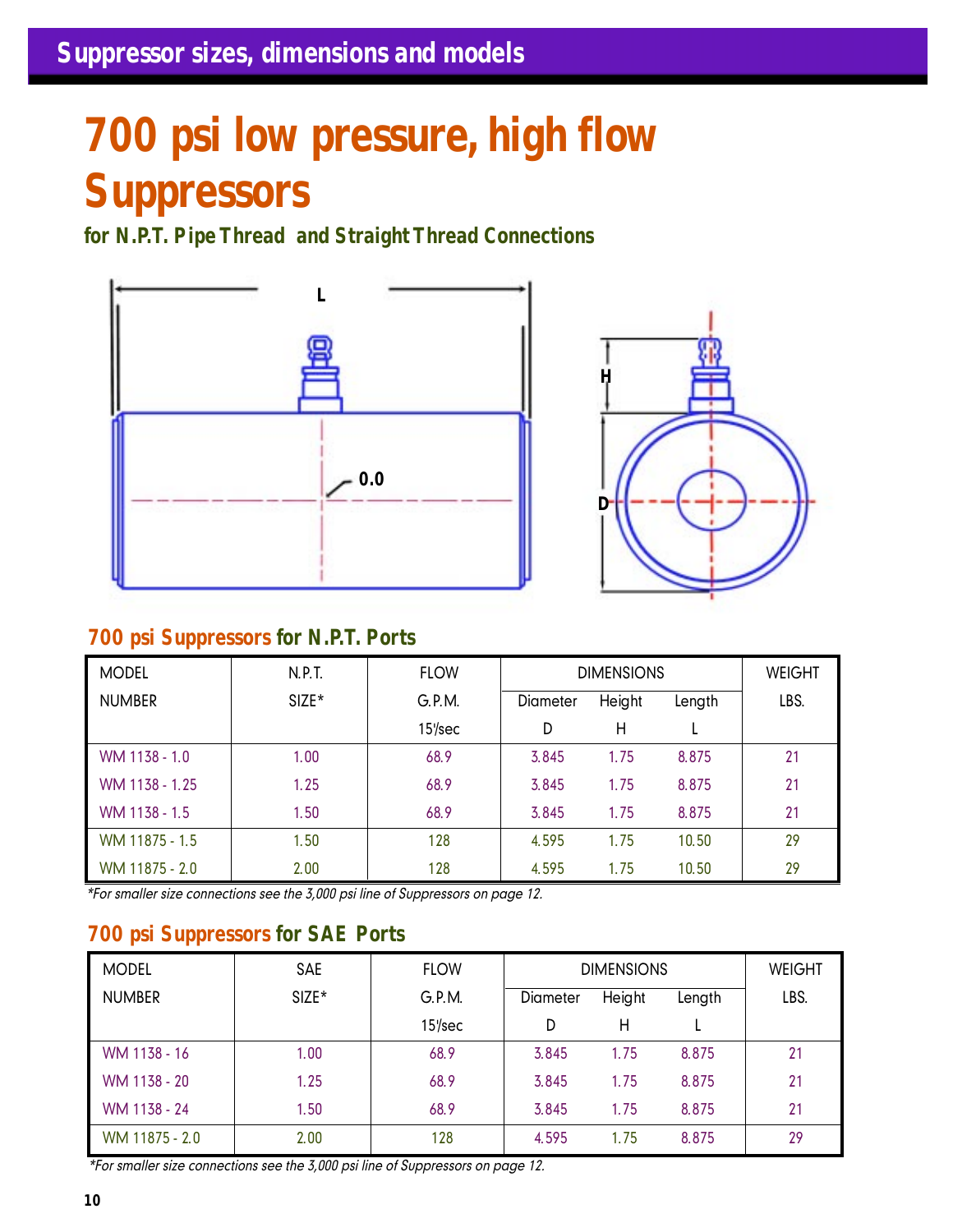### **700 psi low pressure, high flow Suppressors**

**for Victaulic Flange Connections**

![](_page_10_Figure_3.jpeg)

#### **700 psi Suppressors for Victaulic Flange Ports**

| <b>MODEL</b>      | <b>FLANGE</b> | <b>FLOW</b> | <b>DIMENSIONS</b> |        | <b>WEIGHT</b> |      |
|-------------------|---------------|-------------|-------------------|--------|---------------|------|
| <b>NUMBER</b>     | $SIZE*$       | G.P.M.      | Diameter          | Height |               | LBS. |
|                   |               | $15$ /sec   | D                 | Н      |               |      |
| WM 1138 - 2 SV    | 2.00          | 90          | 3.845             | 1.75   | 13.39         | 25   |
| WM 11875 - 2 SV   | 2.00          | 150         | 4.595             | 1.75   | 13.39         | 28   |
| WM 11875 - 2.5 SV | 2.50          | 150         | 4.595             | 1.75   | 13.39         | 29   |
| WM 11875 - 3.0 SV | 3.00          | 150         | 4.595             | 1.75   | 13.39         | 29   |

![](_page_10_Picture_6.jpeg)

*Shown above is the 700 psi Suppressor with the flange on each end. The flange is used here because it has a lower pressure rating suitable for the 700 psi Suppressor. The Suppressor can be supplied with any combination of ports, such as SAE port on one end and a flange port on the opposite end. For higher pressure flange mounted Suppressors see pages 13 and 14.*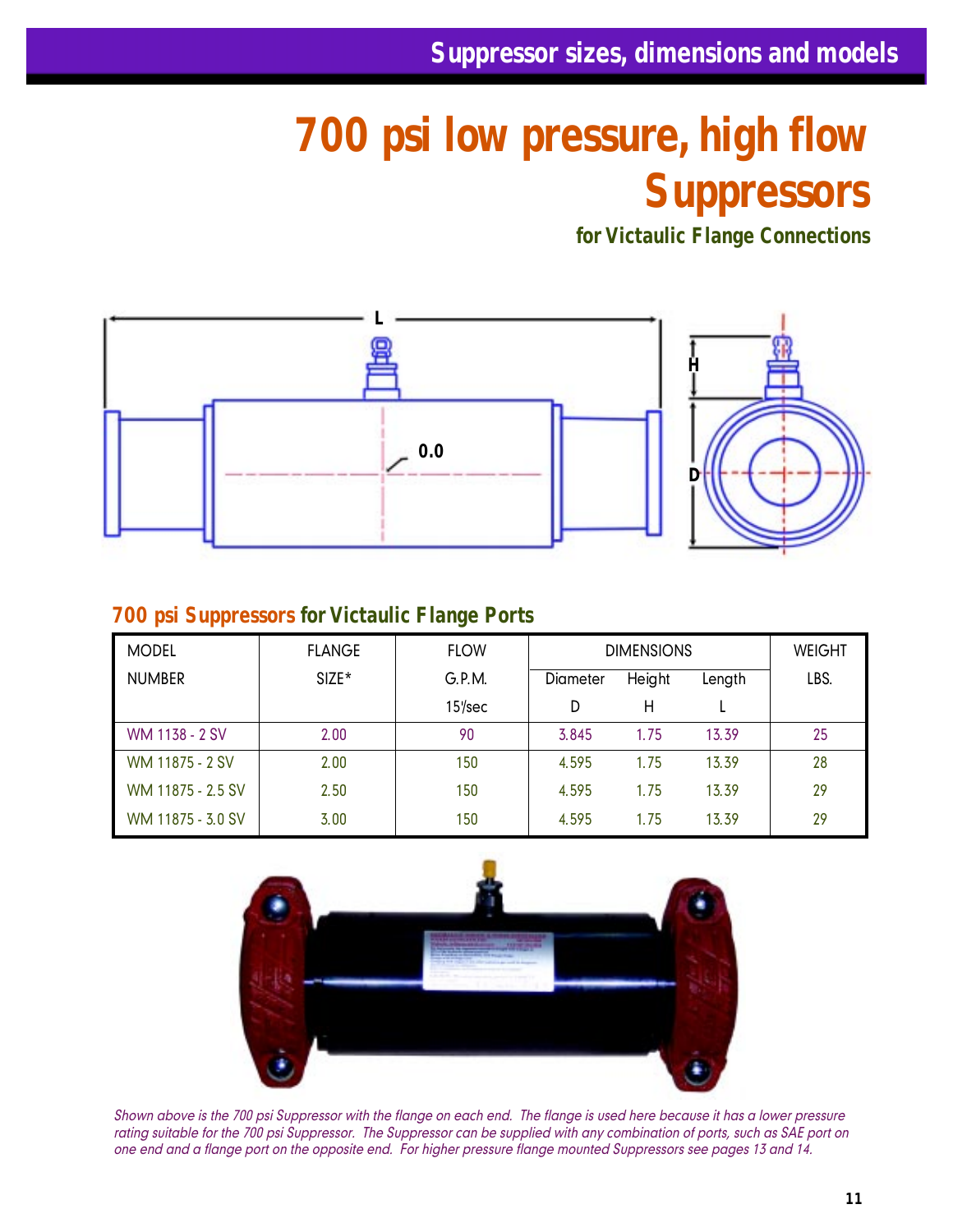### **3000 psi Suppressors**

**for N.P.T. Pipe Thread and Straight Thread Connections**

![](_page_11_Picture_3.jpeg)

#### **3000 psi Suppressors for N.P.T. Pipe Thread Connections**

| <b>MODEL</b>   | N.P.T.      | <b>FLOW</b>      | <b>FLOW</b>          |       | <b>DIMENSIONS</b> |       | WEIGHT |
|----------------|-------------|------------------|----------------------|-------|-------------------|-------|--------|
| <b>NUMBER</b>  | <b>SIZE</b> | G.P.M.<br>15/sec | G.P.M.<br>$20$ '/sec | D     | н                 |       | LBS.   |
| WM 3056 - .375 | .375        | 11.3             | 15.1                 | 2.5   | 1.75              | 6.875 | 6.5    |
| WM 3056 - .50  | .500        | 11.3             | 15.1                 |       |                   |       |        |
| WM 3081 - .75  | .750        | 24.2             | 32.1                 | 2.625 | 1.75              | 8.13  | 8      |
| WM 3081 - 1.0  | 1.000       | 24.2             | 32.1                 |       |                   |       |        |
| WM 3138 - 1.0  | 1.000       | 68.9             | 91.9                 | 4.125 | 1.75              | 8.875 | 20     |
| WM 3138 - 1.25 | 1.250       | 68.9             | 91.9                 |       |                   |       |        |
| WM 3138 - 1.5  | 1.500       | 68.9             | 91.9                 |       |                   |       |        |
| WM 31875 - 1.5 | 1.500       | 128.0            | 171.0                | 4.75  | 1.75              | 10.5  | 28.5   |
| WM 31875 - 2   | 2.000       | 128.0            | 171.0                |       |                   |       |        |

#### **3000 psi Suppressors for Straight Thread Connections**

| <b>MODEL</b>  | <b>TUBE</b> | <b>STRAIGHT</b>      | <b>FLOW</b> | <b>FLOW</b> |       | <b>DIMENSIONS</b> |       | <b>WEIGHT</b> |
|---------------|-------------|----------------------|-------------|-------------|-------|-------------------|-------|---------------|
| <b>NUMBER</b> | <b>SIZE</b> | THREAD               | G.P.M.      | G.P.M.      | D     | Η                 |       | LBS.          |
|               |             |                      | $15$ /sec   | $20$ '/sec  |       |                   |       |               |
| WM 3056 - 6   | .375        | $9/16 - 18$          | 11.3        | 15.1        | 2.5   | 1.75              | 6.875 | 6.5           |
| WM 3056 - 8   | .500        | $3/4 - 16$           | 11.3        | 15.1        |       |                   |       |               |
| WM 3056 - 10  | .625        | $7/8 - 14$           | 11.3        | 15.1        |       |                   |       |               |
| WM 3081 - 12  | .750        | $11/16 - 12$         | 24.1        | 32.1        | 2.625 | 1.75              | 8.13  | 8             |
| WM 3081 - 14  | 0.875       | $1\frac{3}{16} - 12$ | 24.1        | 32.1        |       |                   |       |               |
| WM 3081 - 16  | 1.000       | $15/16 - 12$         | 24.1        | 32.1        |       |                   |       |               |
| WM 3081 - 20  | 1.250       | l 5/8 - 12           | 24.1        | 32.1        |       |                   |       |               |
| WM 3138 - 16  | 1.000       | $5/16 - 12$          | 68.9        | 91.9        | 4.125 | 1.75              | 8.875 | 20            |
| WM 3138 - 20  | 1.250       | $15/8 - 12$          | 68.9        | 91.9        |       |                   |       |               |
| WM 3138 - 24  | 1.500       | $17/8 - 12$          | 68.9        | 91.9        |       |                   |       |               |
| WM 31875 - 32 | 2.000       | $21/2 - 12$          | 128.0       | 171.0       | 4.75  | 1.75              | 10.5  | 28.5          |

*Pressure drop in Suppressor is equal to pressure drop in one foot of tubing. To Order: specify model number and operating pressure.*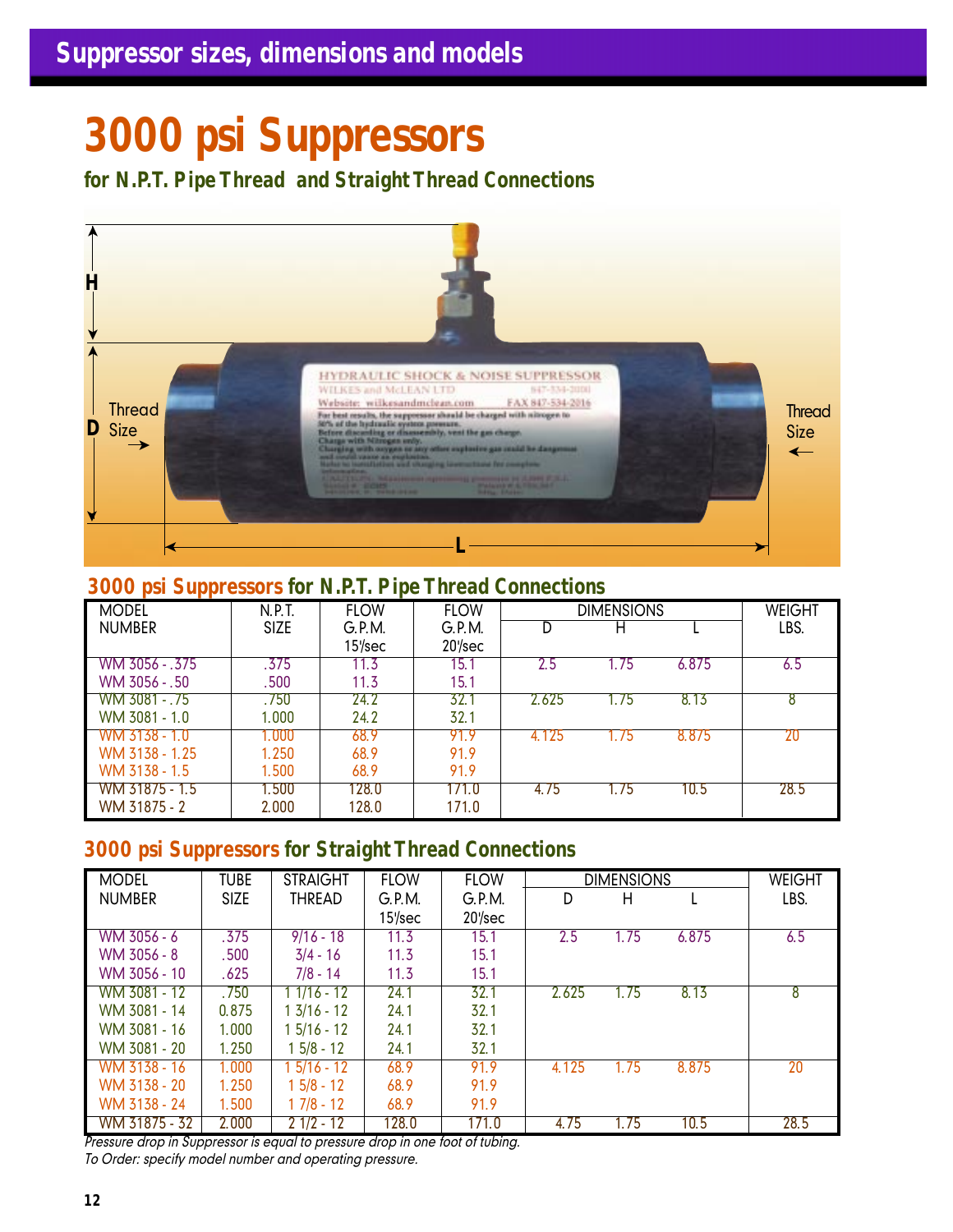### **3000 psi Suppressors**

![](_page_12_Figure_2.jpeg)

#### **3000 psi Suppressors for Code 61 and Code 62 Split Flange**

| <b>MODEL</b>        | <b>FLANGE</b> |       | <b>CODE 61 FLANGE DIMENSIONS</b> |       |       |       |       |      | CODE 62 FLANGE DIMENSIONS* |       |       |
|---------------------|---------------|-------|----------------------------------|-------|-------|-------|-------|------|----------------------------|-------|-------|
| <b>NUMBER</b>       | <b>SIZE</b>   | А     | В                                |       |       |       | А     | В    |                            |       |       |
| WM 3081 - 12 SF     | 0.75          | 1.75  | 56                               | 10.12 | 1.875 | 0.875 | 2.000 | 75   | 10.620                     | 2.000 | 0.938 |
| WM 3081 - 16 SF     | I.OO          | 1.75  | .62                              | 10.12 | 2.062 | 1.030 | 2.000 | .94  | 10.620                     | 2.250 | 1.094 |
| WM 3081 - 20 SF     | 1.25          |       | .56                              | 10.62 | 2.312 | 1.188 | 2.250 | 1.06 | 11.120                     | 2.625 | 1.250 |
| WM 3138 - 20 SF     | 1.25          | 2.25  | .56                              | 13.12 | 2.312 | 1.188 | 2.250 | 1.06 | 3.125                      | 2.625 | 1.250 |
| WM 3138 - 24 SF     | 1,50          | 2.25  | . 62                             | 13.12 | 2.750 | 1.406 | 2.500 | 1.19 | 3.625                      | 3.125 | 1.438 |
| WM 3138 - 32 SF     | 2.00          | 2.38  | . 62                             | 13.38 | 3.062 | 1.688 | 2.620 | 1.44 | 13.875                     | 3.812 | 1.750 |
| WM 31875 - 32 SF    | 2.00          | 2.38  | -62                              | 15.00 | 3.062 | 1.688 | none  | none | none                       | none  | none  |
| WM 31875 - 40 SF**  | 2.50          | 2.875 | .75                              | 16.00 | 3.500 | 2.000 | none  | none | none                       | none  | none  |
| WM 31875 - 48 SF*** | 3.00          | 3.25  | .88                              | 16.75 | 4.188 | 2.438 | none  | none | none                       | none  | none  |

*Split flanges are not included with the Suppressor. Flanges should be ordered as a separate item.*

*\*When ordering Suppressors with code 62 flanges add an X after model number. (Example: WM3138-20SFX)*

 *When using code 62 flanges do not exceed 3000 psi pressure rating of the Suppressor.*

*\*\*Max. pressure rating for this flange is 2500 psi.*

*\*\*\*Max. pressure rating for this flange is 2000 psi.*

![](_page_12_Picture_10.jpeg)

*The Suppressor ends are machined to mate with the standard SAE J518 - code 61 split flange.*

The Suppressor is shipped either with or without the split flanges. The Split Flange Suppressor is shipped with an "O" ring face on one flange end and a blank face on the other flange end. This is done so the Suppressor can be inserted between any existing flange connection. When ordering, specify if you want the split flanges shipped with the Suppressor. Specify the system operating pressure. The Suppressor can be shipped with a nitrogen precharge to 50% of the system pressure. Suppressors can also be ordered with any combination of ends, such as a split flange one end and a straight thread on the opposite end. When ordering special combinations, specify the type of connection for each end.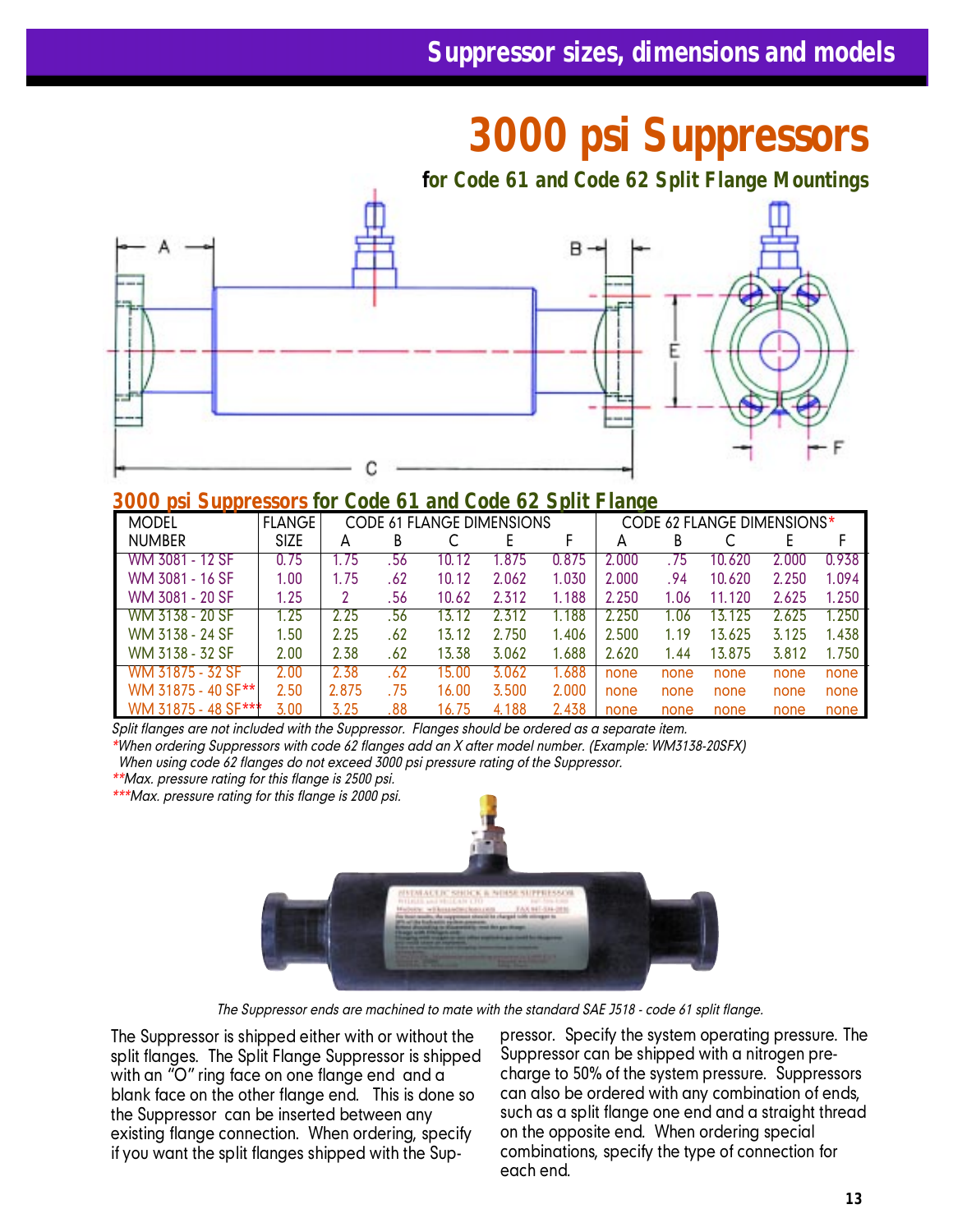### **5000 psi Suppressors**

**for Straight Thread and Split Flange Connections**

![](_page_13_Picture_3.jpeg)

#### **5000 psi Suppressors for Straight Thread Connections**

| <b>MODEL</b>  | <b>FOR</b>       | THREAD IN            | MAX.             | <b>DIMENSIONS</b> |   |      | <b>WEIGHT</b> |
|---------------|------------------|----------------------|------------------|-------------------|---|------|---------------|
| <b>NUMBER</b> | <b>TUBE SIZE</b> | <b>SUPPRESSOR</b>    | <b>FLOW RATE</b> | D                 | Н |      | LBS.          |
| WM 5081 - 12  | 0.750            | $11/16 - 12$         | 49 G.P.M.        | 3.50              |   | 8.13 | 16            |
| WM 5081 - 14  | 0.875            | $1\frac{3}{16} - 12$ |                  |                   |   |      |               |
| WM 5081 - 16  | 1.000            | $15/16 - 12$         |                  |                   |   |      |               |
| WM 5081 - 20  | 1.250            | $15/8 - 12$          |                  |                   |   |      |               |
| WM 5138 - 16  | 1.000            | $15/16 - 12$         | 90 G.P.M.        | 5.0               |   | 8.88 | 36            |
| WM 5138 - 20  | 1.250            | $15/8 - 12$          |                  |                   |   |      |               |
| WM 5138 - 24  | 1.500            | 1 7/8 - 12           |                  |                   |   |      |               |

![](_page_13_Figure_6.jpeg)

#### **5000 psi Suppressors for SAE Code 62 Split Flanges**

| <b>MODEL</b>            | <b>FLANGE</b> | <b>DIMENSIONS</b> |      |       |       |       |  |  |
|-------------------------|---------------|-------------------|------|-------|-------|-------|--|--|
| <b>NUMBER</b>           | <b>SIZE</b>   | А                 | B    |       |       |       |  |  |
| WM 5081 - 12 SFX        | 0.75          | 2.00              | .75  | 10.62 | 2.000 | 0.875 |  |  |
| WM 5081 - 16 SFX        | 1.00          | 2.00              | .94  | 10.62 | 2.250 | 1.030 |  |  |
| WM 5081 - 20 SFX        | 1.25          | 2.25              | . 75 | 11.12 | 2.625 | 1.188 |  |  |
| <b>WM 5138 - 20 SFX</b> | 1.25          | 2.25              | . 75 | 13.88 | 2.625 | 1.188 |  |  |
| WM 5138 - 24 SFX        | 1.50          | 2.50              | . 75 | 13.88 | 3.125 | 1.406 |  |  |
| WM 5138 - 32 SFX        | 2.00          | 2.62              | .75  | 14 12 | 3.125 | 1.688 |  |  |

The Suppressor is shipped either with or without the split flanges. When ordering, specify if you want the split flanges shipped with the Suppressor. The Split Flange Suppressor is shipped with an "O" ring face on one flange end and a blank face on the other flange end. This is done so the Suppressor can be inserted between any existing flange connection. Be sure to specify the system operating pressure because the Suppressor can be shipped with a nitrogen precharge to 50% of the system pressure. Suppressors can also be ordered with any combination of ends, such as a split flange one end and a straight thread on the opposite end. When ordering special combination of end connections, specify the type of connection for each end.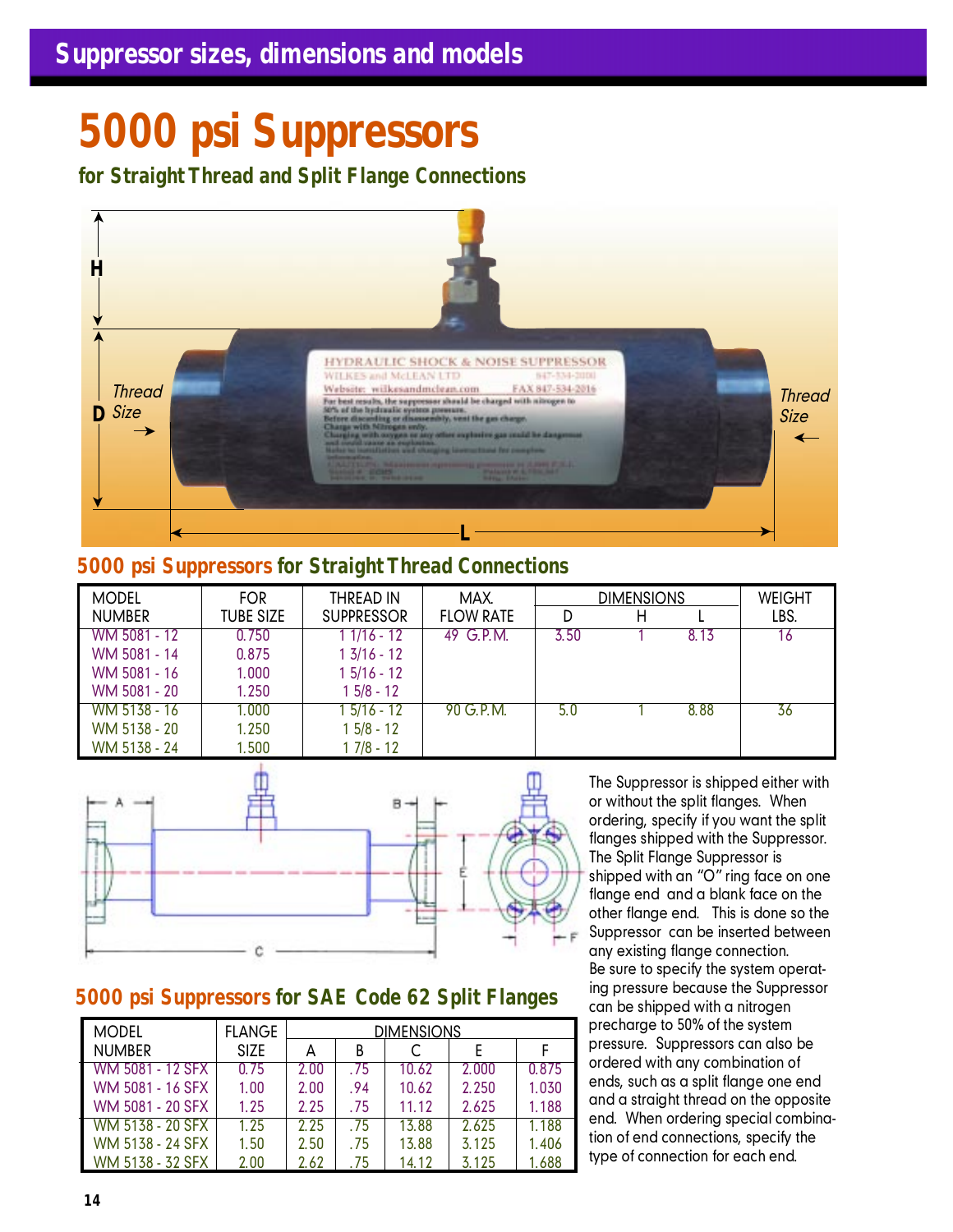### **Stainless Steel Suppressors**

**3000 psi for N.P.T. Pipe Thread and Straight Thread Connections**

![](_page_14_Figure_3.jpeg)

#### **Stainless Steel Suppressors 3000 psi for N.P.T. Pipe Thread Connections**

| <b>MODEL</b>      | N.P.T.      |       | <b>DIMENSIONS</b> | <b>WEIGHT</b> |      |
|-------------------|-------------|-------|-------------------|---------------|------|
| <b>NUMBER</b>     | <b>SIZE</b> |       | Н                 |               | LBS. |
| WM 3081 - .75 SS  | 0.75        | 2.625 | 1.75              | 8.13          | 8.5  |
| WM 3081 - 1.0 SS  |             |       |                   |               |      |
| WM 3138 - 1.0 SS  |             | 4.125 | 1.75              | 8.875         | 20   |
| WM 3138 - 1.25 SS | 1.25        |       |                   |               |      |
| WM 3138 - 1.5 SS  | 1.5         |       |                   |               |      |

#### **Stainless Steel Suppressors 3000 psi for Straight Thread Connections**

| <b>MODEL</b>    | <b>TUBE</b> | <b>STRAIGHT</b> | <b>DIMENSIONS</b> |      |       | <b>WEIGHT</b> |
|-----------------|-------------|-----------------|-------------------|------|-------|---------------|
| <b>NUMBER</b>   | <b>SIZE</b> | <b>THREAD</b>   | D                 | н    |       | LBS.          |
| WM 3081 - 12 SS | 0.750       | $11/16 - 12$    | 2.625             | 1.75 | 8.13  | 8.5           |
| WM 3081 - 14 SS | 0.875       | $13/16 - 12$    |                   |      |       |               |
| WM 3081 - 16 SS | 1.000       | $15/16 - 12$    |                   |      |       |               |
| WM 3081 - 20 SS | 1.250       | $15/8 - 12$     |                   |      |       |               |
| WM 3138 - 16 SS | 1.000       | $15/16 - 12$    | 4.125             | 1.75 | 8.875 | 20            |
| WM 3138 - 20 SS | 1.250       | $15/8 - 12$     |                   |      |       |               |
| WM 3138 - 24 SS | 1.500       | $17/8 - 12$     |                   |      |       |               |

*All wetted parts are of 304 Stainless steel.*

*The tubing is electroless nickel plated on the inside and out.*

*The standard bladder material is Buna N. Special bladders are available, see page 7.*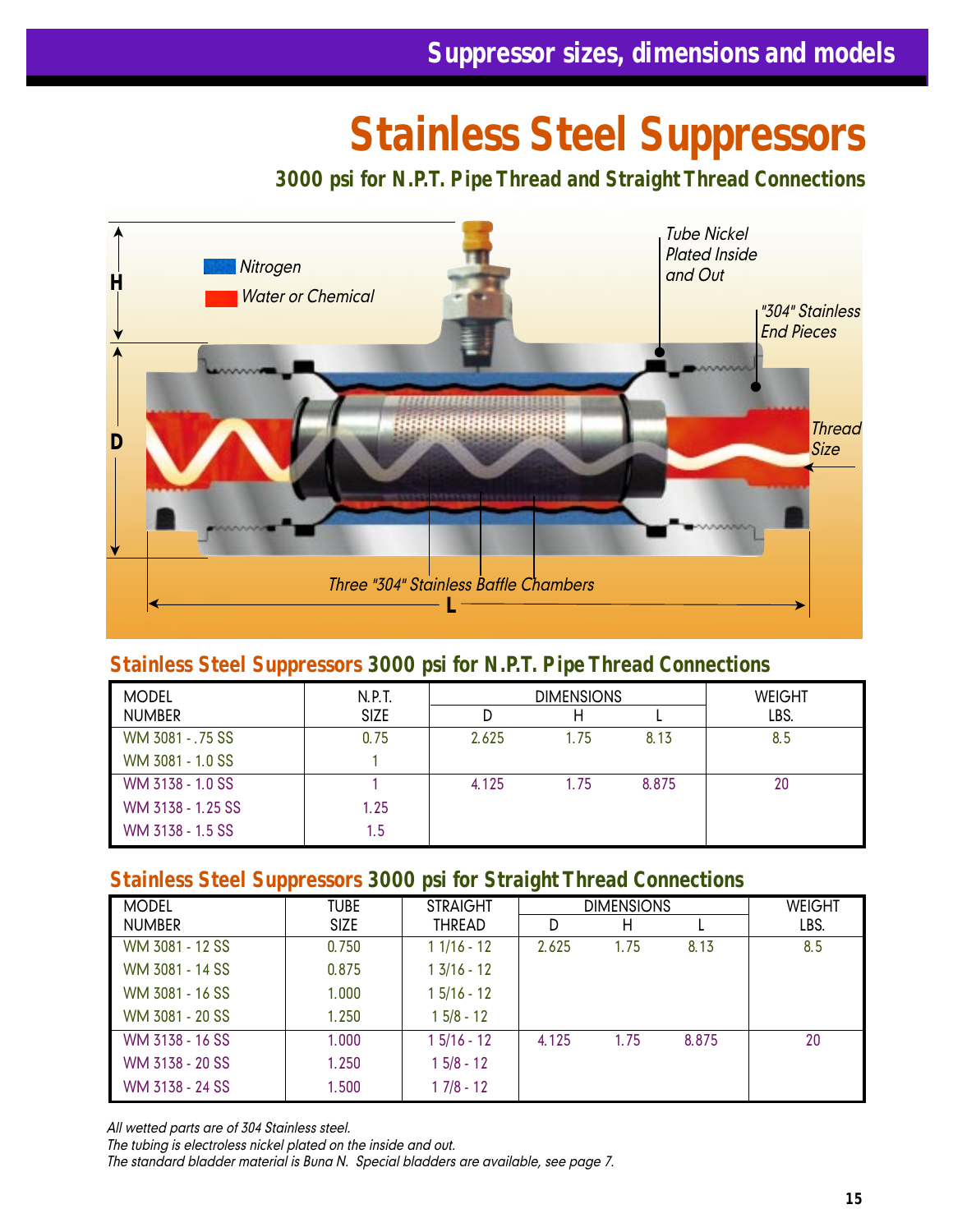### **BSP Thread Connection Suppressors**

**210 bar and 350 bar (metric dimensions)**

![](_page_15_Picture_3.jpeg)

#### **BSP Thread Connections for 210 bar Suppressors**

| <b>MODEL</b>       | <b>BSP</b>         | DIMENSIONS (metric) | <b>WEIGHT</b> |        |      |
|--------------------|--------------------|---------------------|---------------|--------|------|
| <b>NUMBER</b>      | <b>THREAD SIZE</b> | D                   | н             |        | KG.  |
| WM 3056 - .375 BSP | 3/8                | 63.5                | 44.45         | 174.62 | 3.1  |
| WM 3056 - .50 BSP  | 1/2                |                     |               |        |      |
| WM 3081 - .75 BSP  | 3/4                | 66.66               | 44.45         | 206.5  | 3.6  |
| WM 3081 - 1.0 BSP  |                    |                     |               |        |      |
| WM 3081 - 1.25 BSP | 11/4               |                     |               |        |      |
| WM 3138 - 1.0 BSP  |                    | 101.6               | 44.45         | 225.43 | 11.4 |
| WM 3138 - 1.25 BSP | 11/4               |                     |               |        |      |
| WM 3138 - 1.5 BSP  | 11/2               |                     |               |        |      |
| WM 3187 - 1.5 BSP  | 11/2               | 120.65              | 44.45         | 266.7  | 14.1 |
| WM 3187 - 2 BSP    | າ                  |                     |               |        |      |

#### **BSP Thread Connections for 350 bar Suppressors**

| <b>MODEL</b>       | <b>BSP</b>         | <b>DIMENSIONS</b><br>(metric) |      |        | <b>WEIGHT</b> |
|--------------------|--------------------|-------------------------------|------|--------|---------------|
| <b>NUMBER</b>      | <b>THREAD SIZE</b> |                               | Н    |        | KG.           |
| WM 5081 - .75 BSP  | 3/4                | 85.85                         | 25.4 | 206.5  | 6.8           |
| WM 5081 - 1.0 BSP  |                    |                               |      |        |               |
| WM 5081 - 1.25 BSP | 1 1/4              |                               |      |        |               |
| WM 5138 - 1.0 BSP  |                    | 127                           | 25.4 | 225.55 | 21.77         |
| WM 5138 - 1.25 BSP | 1 1/4              |                               |      |        |               |
| WM 5138 - 1.5 BSP  | 11/2               |                               |      |        |               |

*Pressure drop in Suppressor is equal to pressure drop in one foot of tubing. To Order: specify model number and operating pressure.*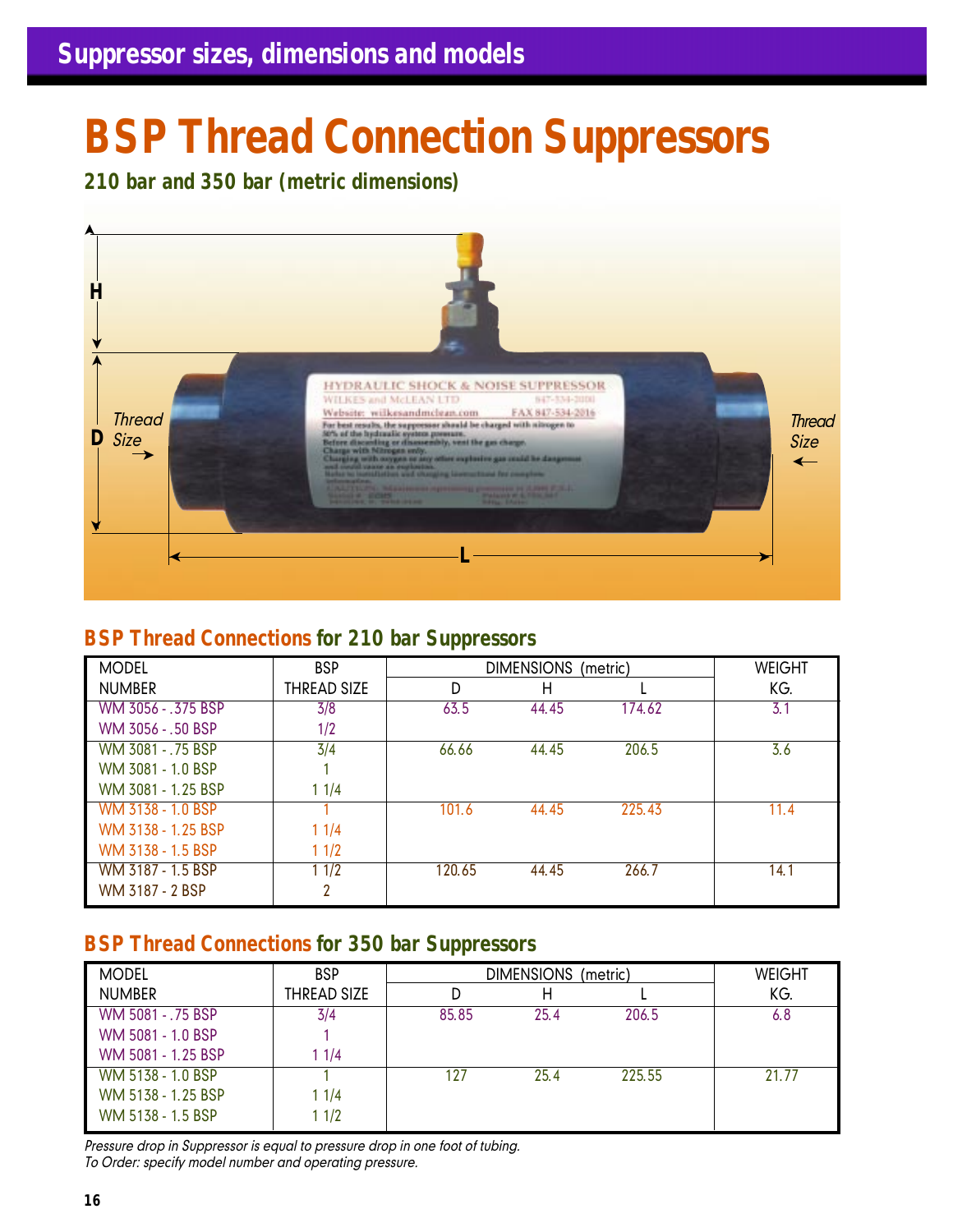### **Mounting Clamps**

**Dimensions**

| <b>FOR SUPPRESSOR</b> | <b>CLAMP</b>                  | <b>NUMBER</b><br><b>DIMENSIONS</b> |      |      | <b>WIDTH</b> |      |      |      |
|-----------------------|-------------------------------|------------------------------------|------|------|--------------|------|------|------|
| <b>MODEL NUMBER</b>   | <b>MODEL</b><br><b>NUMBER</b> | OF CLAMPS<br><b>REQUIRED</b>       |      | А    | В            |      | Н    |      |
| <b>WM 1138</b>        | C <sub>3138</sub>             |                                    | 4.00 | 7.00 | 6.30         | 5.03 | 2.41 | 1.25 |
| WM 11875              | C 31875                       | ∩                                  | 4.75 | 7.00 | 6.30         | 5.70 | 2.78 | 1.25 |
| <b>WM 3081</b>        | C <sub>3081</sub>             |                                    | 2.62 | 5.00 | 3.94         | 3.75 | 1.66 | 1.25 |
| <b>WM 3138</b>        | C <sub>3138</sub>             |                                    | 4.00 | 7.00 | 6.30         | 5.03 | 2.41 | 1.25 |
| WM 31875              | C 31875                       | ົ                                  | 4.75 | 7.00 | 6.30         | 5.70 | 2.78 | 1.25 |
| <b>WM 5081</b>        | C <sub>5081</sub>             |                                    | 3.38 | 5.00 | 3.94         | 4.48 | 2.10 | 1.25 |
| <b>WM 5138</b>        | C <sub>5138</sub>             | ົ                                  | 5.00 | 7.00 | 6.30         | 5.92 | 2.91 | 1.25 |

![](_page_16_Figure_4.jpeg)

![](_page_16_Picture_5.jpeg)

### **Spare Parts**

**To order specify spare part number and Suppressor model number.**

Spare parts are seldom required because there are no moving mechanical parts in the Suppressor, and the bladder bearly flexes to absorb pulsations.

![](_page_16_Picture_9.jpeg)

| PART<br><b>NUMBER</b> | PART<br><b>NAME</b>                   | ADDED<br><b>INFORMATION</b>                        |
|-----------------------|---------------------------------------|----------------------------------------------------|
| 10                    | Body                                  | <b>Steel Body</b>                                  |
| 35<br>30              | Valve Kit 35<br>"O" Ring (1)          | <b>Charging Valve</b><br>Tube Face "O" Ring        |
| 40                    | "O" Rings (2)                         | Tube O.D. "O" Ring                                 |
| 50                    | " $O$ " Rings $(2)$                   | End Port "O" Ring                                  |
| 60                    | <b>End Port</b>                       | <b>Specify Port Thread</b>                         |
| 70<br>80              | <b>Difusser</b><br><b>Bladder Kit</b> | Only Sold as Unit<br><b>Specify Bladder Mat'l.</b> |
|                       |                                       | Shipped with #30, #40,                             |
|                       |                                       | #50 "O" Rings.                                     |
|                       | 35                                    |                                                    |
| 30<br>50<br>60        | 40<br>10                              | 50<br>80<br>40<br>60                               |
|                       |                                       |                                                    |
|                       |                                       |                                                    |
|                       |                                       |                                                    |
|                       |                                       |                                                    |
|                       | 70                                    |                                                    |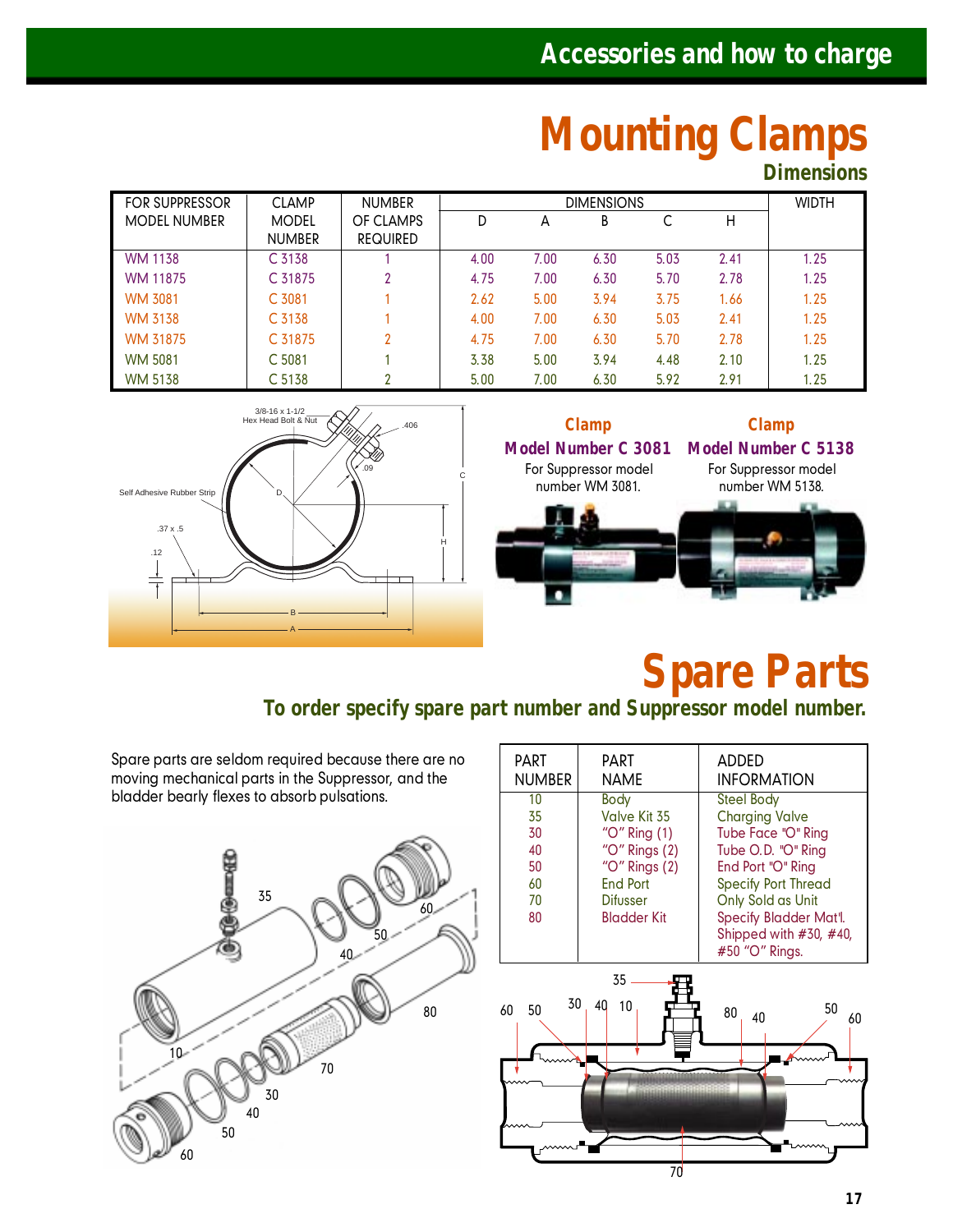Model Number RC1

## **Remote Charging of Suppressors**

This remote charging device is a hose which extends the Suppressor charging valve outlet three feet. This allows access to Suppressors mounted in congested locations where charging is difficult. This device can also be used to establish a single charging or pre-charge check location for multiple Suppressors in a congested area.

### **Precharge Checker**

![](_page_17_Picture_4.jpeg)

Model Number CC

In order to check the nitrogen precharge, and lose as little precharge as possible, the Precharge Checker should be used. The gauge is directly connected to the valve. When the valve is connected to the Suppressor the only nitrogen that escapes is the small amount needed to fill the gauge. This same Precharge Checker can be used for accumulators.

### **Constant Monitoring of Precharge Pressure**

This pressure monitor adapter provides constant monitoring of pre-charge pressure. This pressure gauge is inserted with an adapter between the charging valve and the Suppressor.

Model Number A1

![](_page_17_Picture_10.jpeg)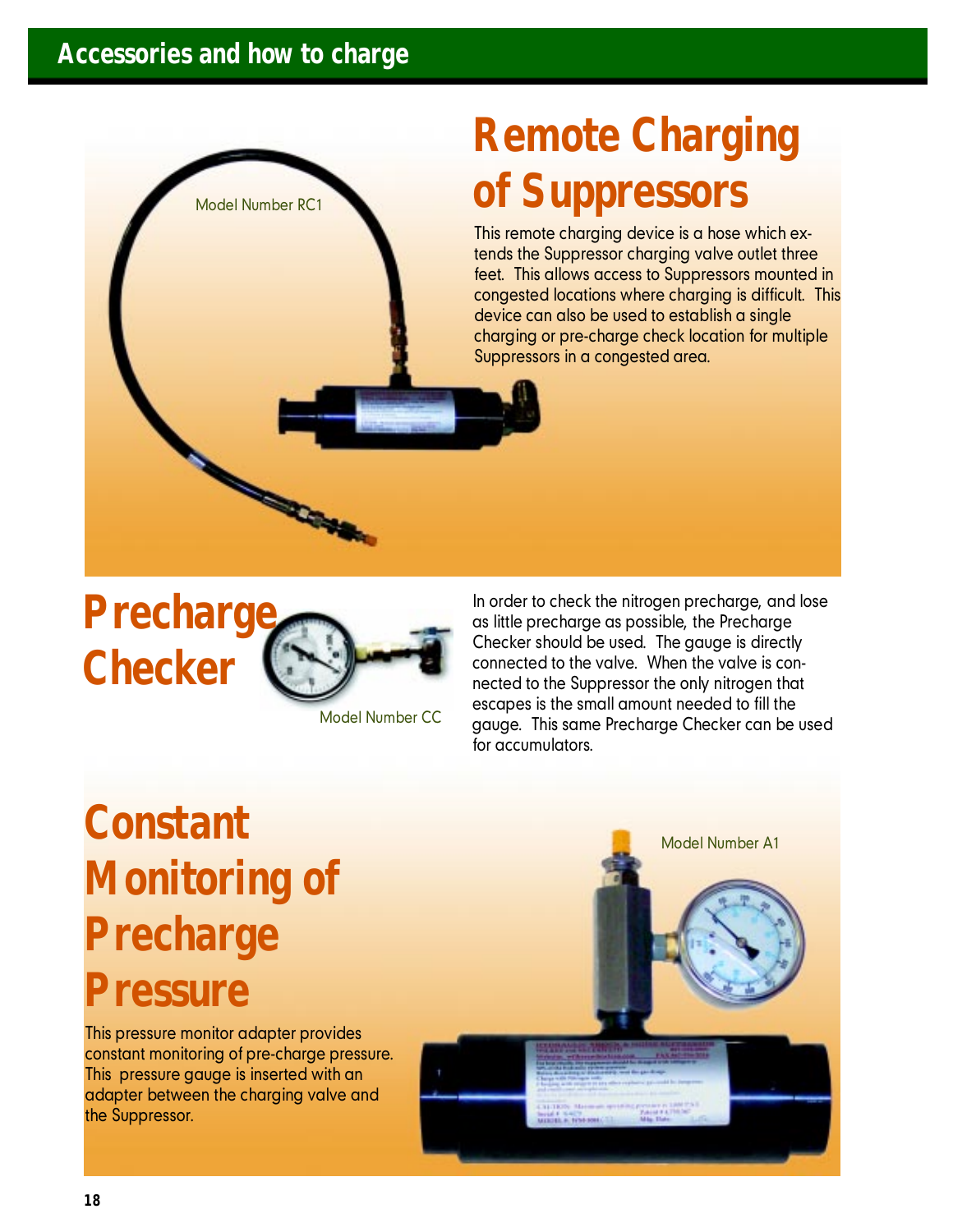### **Charging a Suppressor**

In order to check the precharge it is necessary to have a charging valve (model SV1) and a gauge (G2.5). A hose (H 10) is also necessary if additional nitrogen is required.

![](_page_18_Picture_3.jpeg)

Charging Valve, SV1 *Charging and bleeder valves with steel manifold 1/4" hose and gauge ports. Charging valve thread size is .305-32 UNEF.*

Complete assembly: *charging valve, gauge, & hose. SV1, G2.5, & H10.*

Gauge, G2.5 *1/4" N.P.T. port.*

![](_page_18_Picture_7.jpeg)

Hose, H 10 *1/4" N.P.T. port & fitting for 2000 P.S.I. nitrogen bottle.*

#### **To check the Suppressor precharge:**

1. Remove the valve cover, #1, from the Suppressor valve.

2. Thread the Schrader type valve into the valve block. Install a pressure gauge in one of the 1/4" ports. The other 1/4" port, normally used for a hose connection, should be plugged.

3. Thread the Schrader valve and block onto the Suppressor valve. Make sure all connections are tight.

4. While holding the body hex, #3, in place with a wrench, turn the swivel hex, #2, counter clockwise

approximately 4 1/2 turns to open the poppet, #4. You can now read the nitrogen charge on the pressure gauge.

5. After reading the nitrogen charge, turn the swivel hex nut, #2, clockwise 4 1/2 turns.

6. Torque to approximately 50 to 70 in./lbs.

7. Remove the Schrader valve block from the Suppressor.

8. Install the valve cover on the Suppressor.

![](_page_18_Figure_19.jpeg)

#### **Charging a Suppressor:**

1. Remove the valve cover, #1, from the Suppressor valve. While holding the assembly nut, #3, in place with a wrench, turn the swivel hex nut, #2, counterclockwise approximately 4 1/2 turns to open the poppet, #4.

2. Connect the Schrader type charging valve to the Suppressor valve. Since the Suppressor valve does not have a core, there is no need to utilize the'T' handle on the Schrader valve.

3. Connect one end of the charging hose to the Schrader valve block and the other end of the hose with the bronze P.O.L. fitting to the nitrogen bottle. Open the valve on the nitrogen bottle slowly and allow the pressure to build to the desired level.

> 4. When you reach the required pressure level, usually 50% of operating pressure, close

the valve on the nitrogen bottle. 5. Turn the swivel hex nut on the Suppressor valve clockwise approximately 4 1/2 turns to close the valve poppet.

6. When the poppet has seated, apply approximately 50 to 70 in./lbs. of torque

7. Open the bleeder valve on the Schrader valve block to vent the gas in the charging hose.

8. Remove the Schrader valve from the Suppressor.

9. Install the valve cover on the Suppressor.